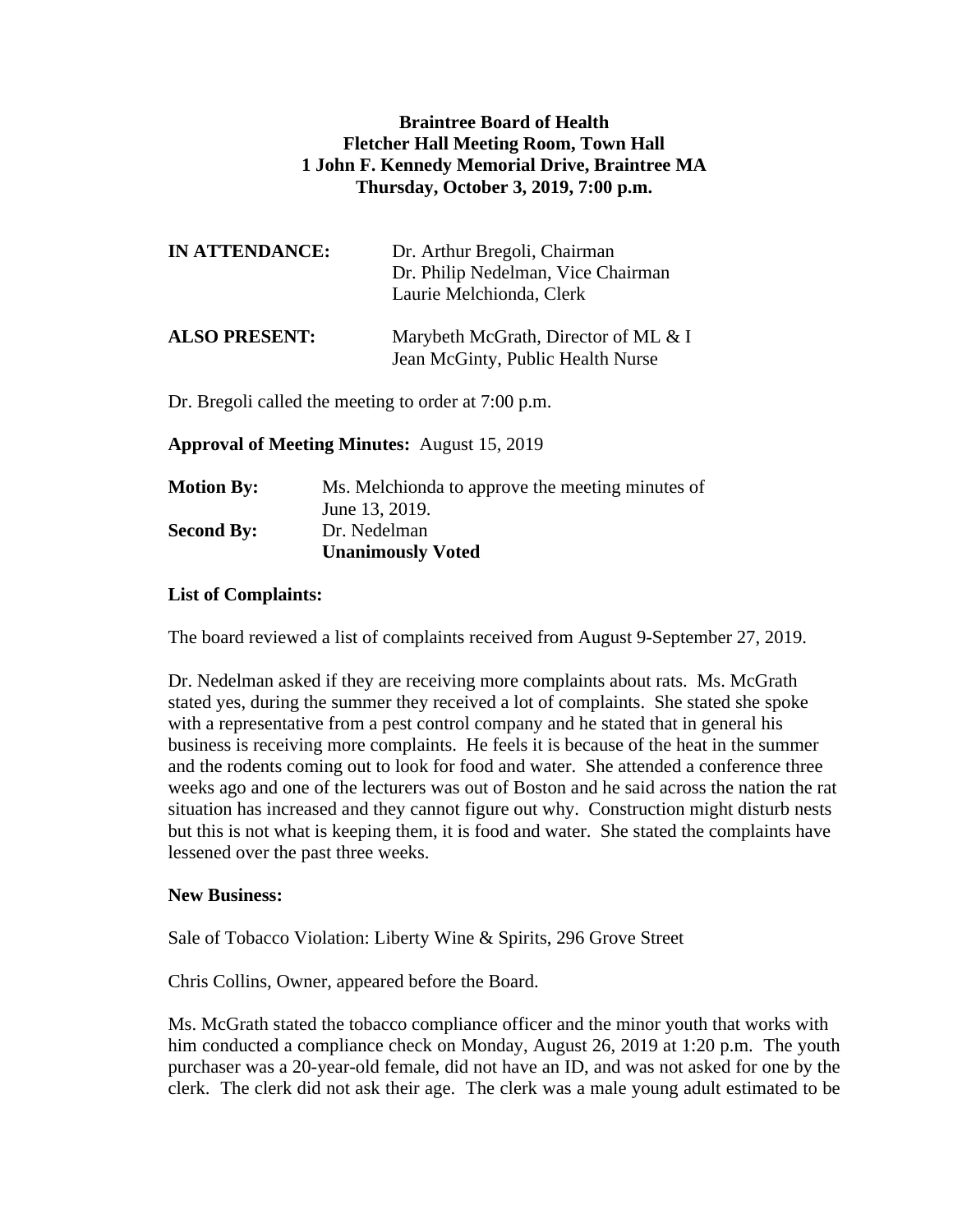between 20 and 30 years of age. She purchased a Juul pod and the sale was made for a purchase price of \$16.99, with the method of payment a \$20 bill. This was their first offense within a 24 month period, and the penalty for a first offense for a tobacco infraction is a five day suspension of the tobacco sales permit and \$100 fine. Within 30 days of the first day of suspension all persons involved in the sale of tobacco products need to receive merchant education, which Mr. McLaughlin, the compliance officer, can provide.

Ms. McGrath stated that on September 24, 2019 the Governor made a declaration that vape products were considered a public health emergency and ordered a prohibition of the sale and public display of any vape products in any establishments in Massachusetts. She stated in Braintree this impacted 33 licensed tobacco vendors. She prepared all the documentation and it was hand carried to each of the establishments on the morning of September 25. As a result, this establishment presently is not offering or displaying vape products, but this penalty is about the sale of tobacco products in general, whether it be cigarettes or a Juul product.

Ms. McGrath stated in this case they violated their tobacco sales permit. Dr. Nedelman asked if the fine is implemented would this affect the sale of all tobacco products. Ms. McGrath stated if the Board implements the first offense then all products cannot be sold for five days. Dr. Nedelman asked who sold the product. Mr. Collins stated he believes the date of the sale is wrong and was actually Sunday, August 25. The clerk in question thought the person was somebody he had checked the ID of a few times previously. He informed the clerk that is not good enough, he must check the ID. Ms. Melchionda recommended training employees to always check an ID, whether they know the person or not.

| <b>Motion By:</b> | Ms. Melchionda to impose penalty for first offense for Liberty Wine |
|-------------------|---------------------------------------------------------------------|
|                   | and Spirts at 12 noon on Friday, October 4, 2019 through            |
|                   | Wednesday, October 9, 2019 at 12 noon.                              |
| <b>Second By:</b> | Dr. Nedelman                                                        |
|                   | <b>Unanimously Voted</b>                                            |

Ms. McGrath informed Mr. Collins that prior to noon on October 4, 2019 (tomorrow) someone from her staff will be visiting his establishment to ensure all tobacco products are removed from public display and to issue the temporary suspension of permit.

## **Informational:**

Ms. McGrath introduced Jean McGinty, public health nurse. She stated she has scheduled the first flu clinic for October 20, 2019, from 9:00 a.m. to 1:00 p.m., with a makeup date of October 28, 2019 from 3:00 to 7:00 p.m. Ms. McGinty has done three senior housing clinics already. Dr. Nedelman asked if they are offering the high dose for seniors. Ms. McGinty stated they are only offering the regular shot. Ms. McGrath stated they cannot afford the high dose. Ms. McGinty stated the high dose is averaging \$47, whereas the quadrivalent is approximately \$16. She stated the high dose is trivalent and